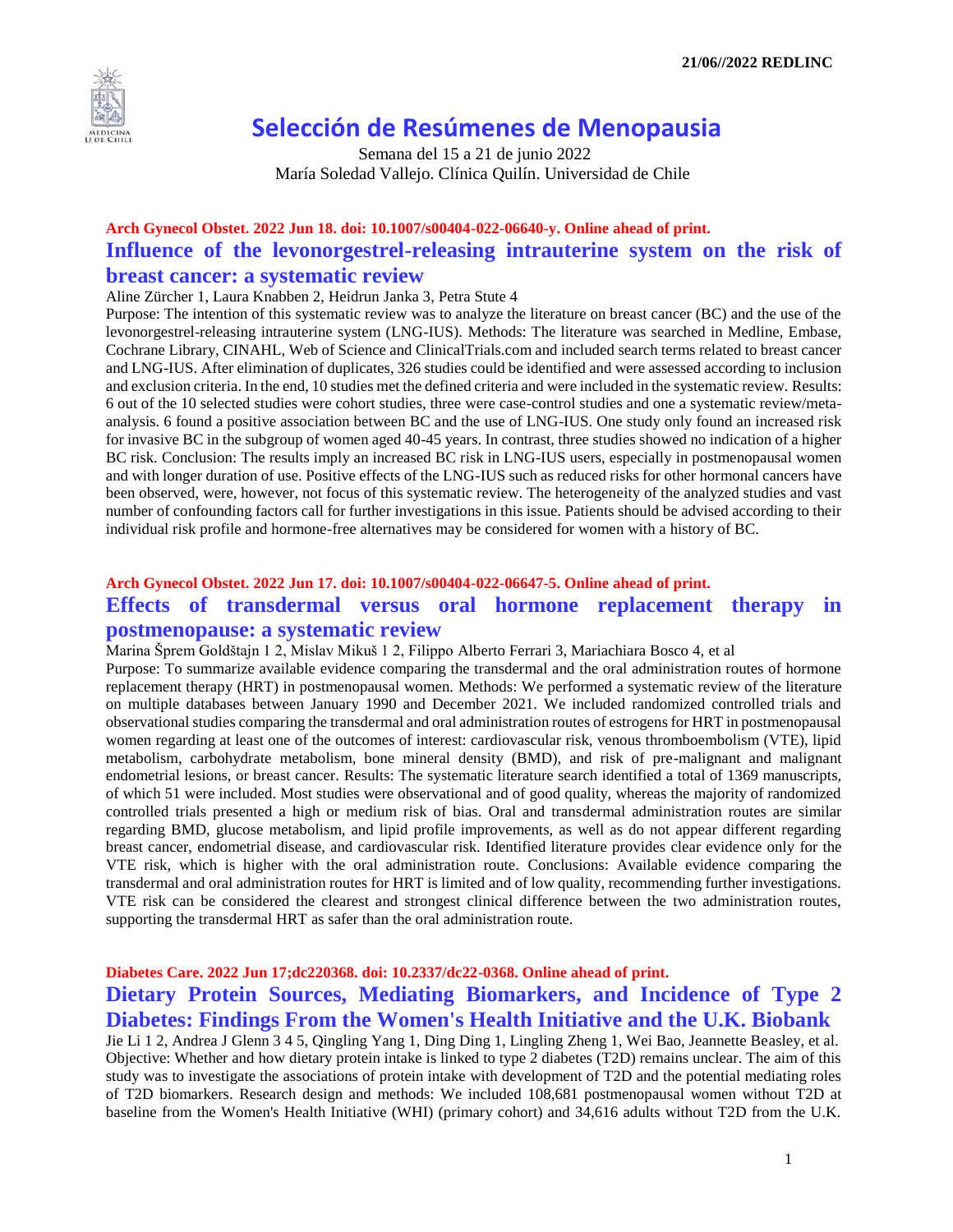Biobank (UKB) (replication cohort). Cox proportional hazard models were used for estimation of protein-T2D associations. Mediation analysis was performed to assess the mediating roles of biomarkers in case-control studies nested in the WHI. Results: In the WHI, 15,842 incident T2D cases were identified during a median follow-up of 15.8 years. Intake of animal protein was associated with increased T2D risk (hazard ratio in comparing the highest to the lowest quintile  $= 1.31$  [95% CI 1.24-1.37]) and plant protein with decreased risk (0.82 [0.78-0.86]). Intakes of red meat, processed meat, poultry, and eggs were associated with increased T2D risk and whole grains with decreased risk. Findings from the UKB were similar. These findings were materially attenuated after additional adjustment for BMI. Substituting 5% energy from plant protein for animal protein was associated with 21% decreased T2D risk (0.79 [0.74- 0.84]), which was mediated by levels of hs-CRP, interleukin-6, leptin, and SHBG. Conclusions: Findings from these two large prospective cohorts support the notion that substituting plant protein for animal protein may decrease T2D risk mainly by reducing obesity-related inflammation.

### **Alzheimers Res Ther. 2022 Jun 16;14(1):83. doi: 10.1186/s13195-022-01026-3. Hormone therapy and the decreased risk of dementia in women with depression: a population-based cohort study**

Hyewon Kim 1, Juhwan Yoo 2, Kyungdo Han 3, Dong-Yun Lee, Maurizio Fava, David Mischoulon, Hong Jin Jeon. Background: The literature has shown depression to be associated with an increased risk of dementia. In addition, hormone therapy can be a responsive treatment option for a certain type of depression. In this study, we examined the association between hormone therapy, including lifetime oral contraceptive (OC) use, and hormone replacement therapy (HRT) after menopause with the occurrence of dementia among female patients with depression. Methods: The South Korean national claims data from January 1, 2005, to December 31, 2018, was used. Female subjects aged 40 years or older with depression were included in the analyses. Information on hormone therapy was identified from health examination data and followed up for the occurrence of dementia during the average follow-up period of 7.72 years. Results: Among 209,588 subjects, 23,555 were diagnosed with Alzheimer's disease (AD) and 3023 with vascular dementia (VD). Lifetime OC usage was associated with a decreased risk of AD (OC use for  $<$  1 year: HR, 0.92 [95%] CI, 0.88-0.97]; OC use for  $\geq 1$  year: HR, 0.89 [95% CI, 0.84-0.94]), and HRT after menopause was associated with a decreased risk of AD (HRT for < 2 years: HR, 0.84 [95% CI, 0.79-0.89]; HRT for 2-5 years: HR, 0.80 [95% CI, 0.74- 0.88]; and HRT for  $\geq$  5 years : HR, 0.78 [95% CI, 0.71-0.85]) and VD (HRT < 2 years: HR, 0.82 [95% CI, 0.71-0.96]; HRT for 2-5 years: HR, 0.81 [95% CI, 0.64-1.02]; and HRT for ≥ 5 years: HR, 0.61 [95% CI, 0.47-0.79]). Conclusions: In this nationwide cohort study, lifetime OC use was associated with a decreased risk of AD, and HRT after menopause was associated with a decreased risk of AD and VD among female patients with depression. However, further studies are needed to establish causality.

### **Womens Health (Larchmt). 2022 Jun;31(6):758-761. doi: 10.1089/jwh.2022.0139. Clinical Update in Women's Heart Disease**

#### Melissa A McNeil 1 2

The goal in selecting these recent articles was to help identify literature that may change the clinical practice of women's health for practitioners in the primary care setting. Articles were identified by reviewing high-impact medical and women's health journals, national guidelines, ACP JournalWise, and NEJM Journal Watch. In this clinical update, we selected recent publications relevant to the prevention, risk assessment, and diagnosis of cardiovascular disease (CVD) in women. Breastfeeding now has data suggesting a robust reduction in subsequent CVD, and migraine with aura and severe and early- and late-onset hot flashes can now be considered risk factors for CVD. The decision to initiate menopausal hormone therapy is influenced by estimation of underlying vascular risk, and new data suggest that CVD risk scores are more accurate in predicting CVD risk than the traditionally used age and years since menopause and should be incorporated into counseling. Finally, new data support the growing belief that breast arterial calcification on mammography is a promising noninvasive marker that can enhance CVD risk prediction in women.

### **J Midlife Health. Jan-Mar 2022;13(1):80-84. doi: 10.4103/jmh.jmh\_150\_21. Epub 2022 May 2. Improvement in Quality of Life of Postmenopausal Women with Depression with commonly used Antidepressants (Escitalopram vs. Desvenlafaxine): A**